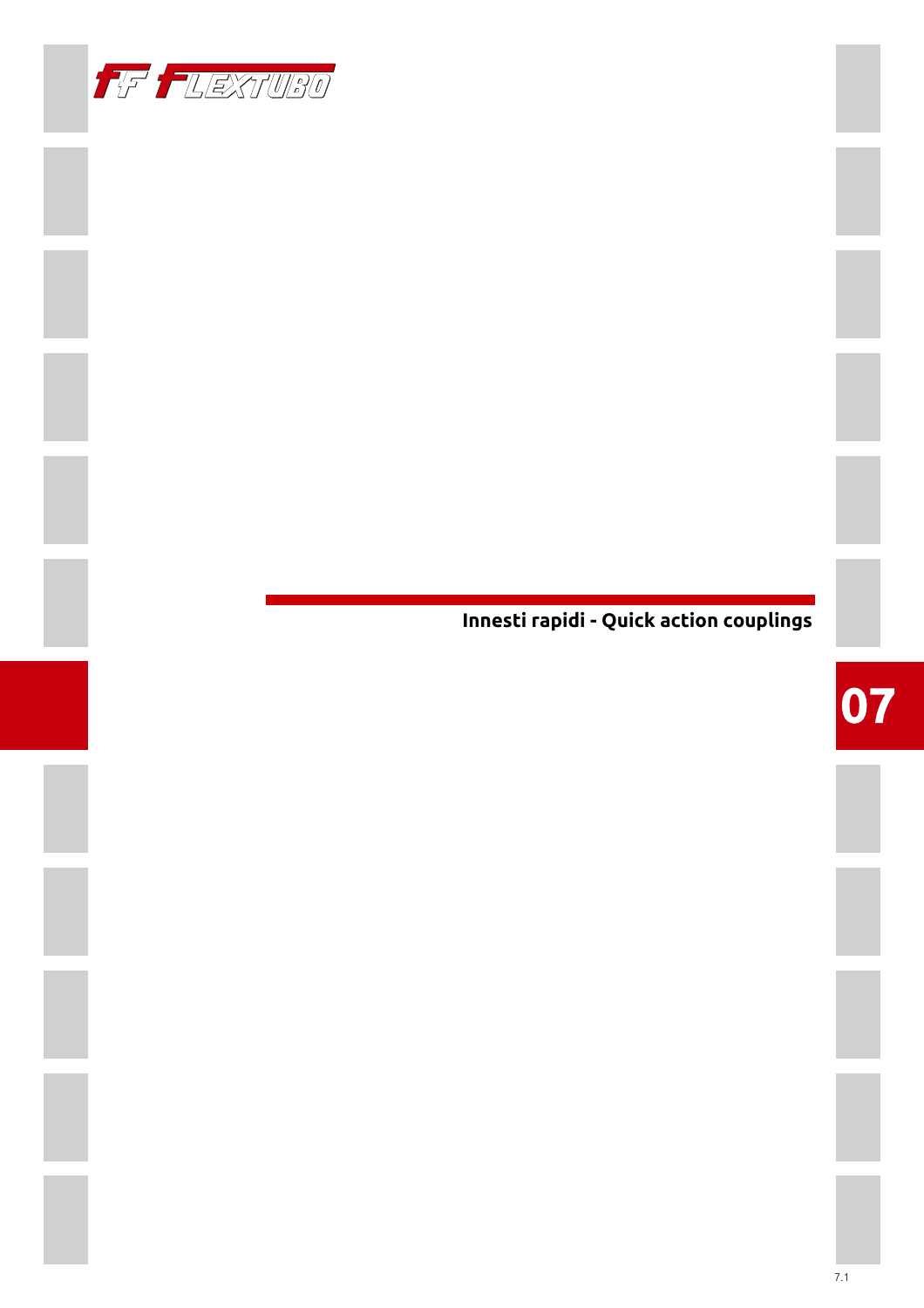

<span id="page-1-1"></span><span id="page-1-0"></span>

|                     |      | Indice - Index |  |
|---------------------|------|----------------|--|
| <b>Gruppo-Group</b> | Pag. |                |  |
| <b>IRLOT</b>        | 7.3  |                |  |
| <b>FIRG</b>         | 7.3  |                |  |
| IR-C                | 7.3  |                |  |
| $IR-S$              | 7.4  |                |  |
| $IR-V$              | 7.4  |                |  |
| <b>HNV</b>          | 7.4  |                |  |
| <b>NV</b>           | 7.4  |                |  |
| <b>NS</b>           | 7.5  |                |  |
| HNV/OT              | 7.5  |                |  |
| IRV/W               | 7.5  |                |  |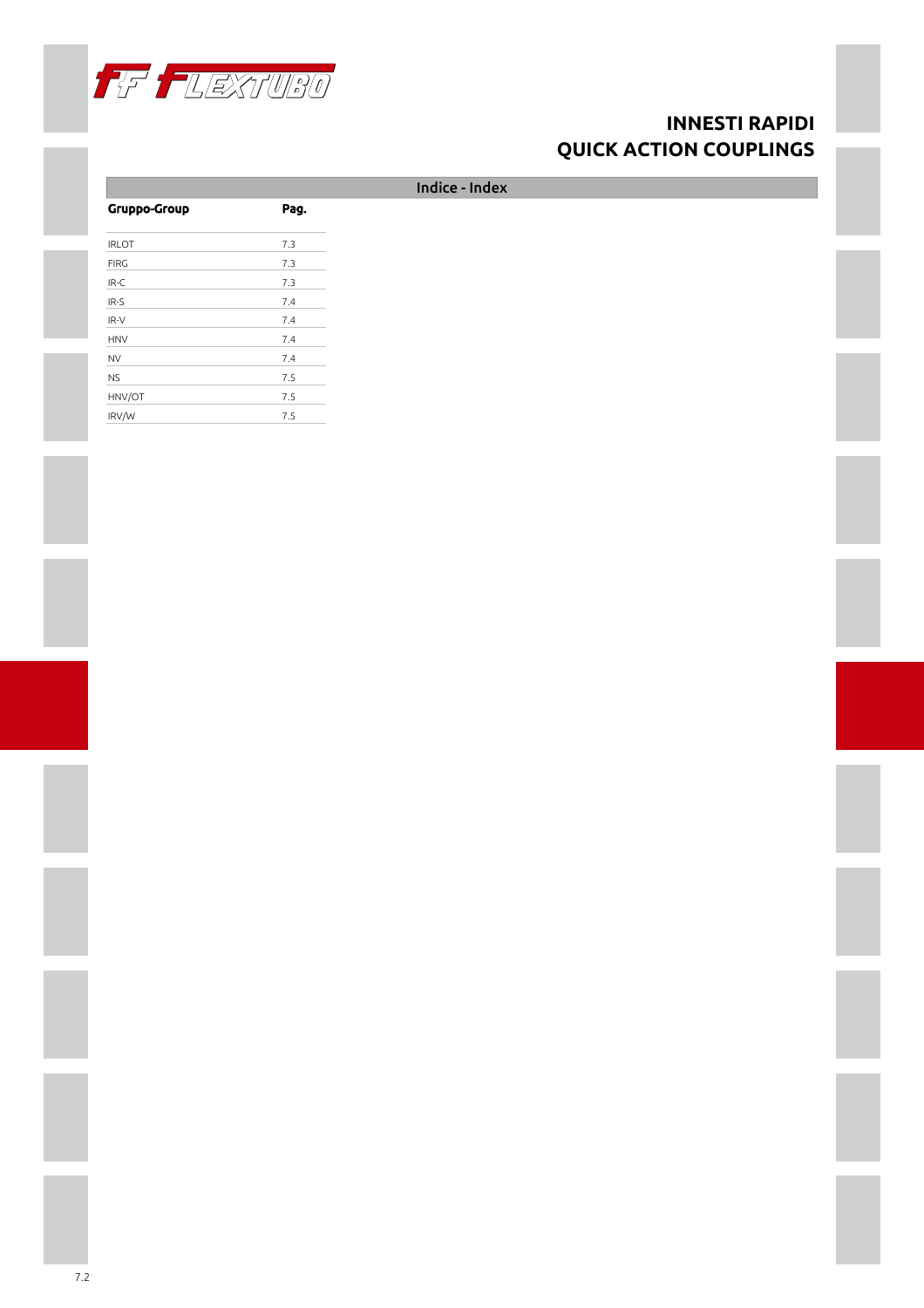

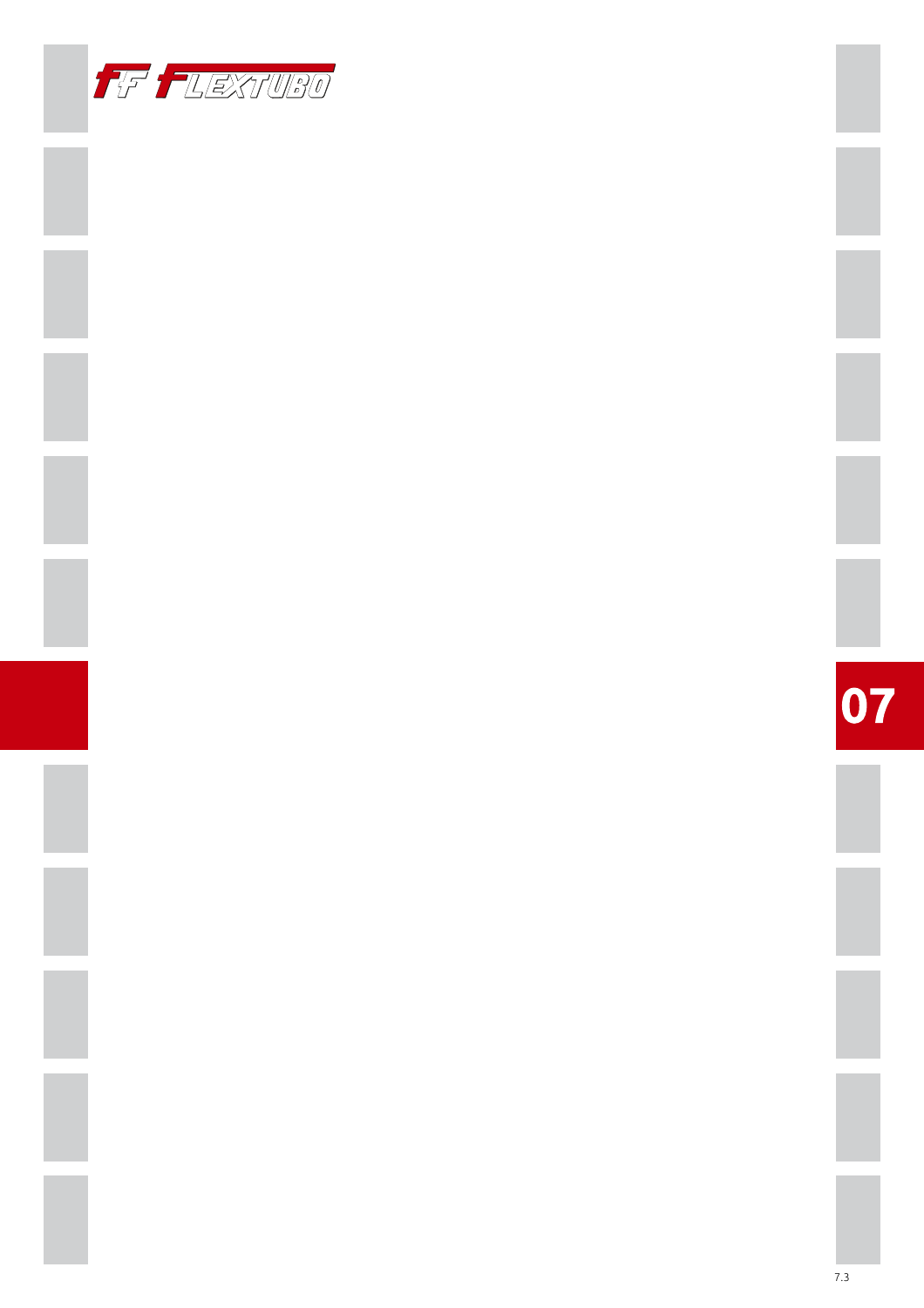

|                 |                   | INNESTO RAPIDO OTTONE PASSAGGIO LIBERO - BRASS COUPLING WITHOUT SHUT-OFF |   |   |   |   |                                    |              |           |           |   |                             |
|-----------------|-------------------|--------------------------------------------------------------------------|---|---|---|---|------------------------------------|--------------|-----------|-----------|---|-----------------------------|
| <b>IRLOT</b>    | Cod. Art.<br>Code | Filetto<br>Thread                                                        |   |   |   |   | Dimensioni (mm)<br>Dimensions (mm) |              |           |           |   | <b>Note</b><br><b>Notes</b> |
|                 |                   |                                                                          | ┗ | B | н | h | m                                  | $\mathsf{V}$ | <b>SW</b> | <b>WP</b> | K |                             |
| F1              | IRLOT 3/8         | 3/8"                                                                     |   |   |   |   |                                    |              |           |           |   | <b>BSP</b>                  |
|                 | <b>IRLOT 1/2</b>  | $1/2$ "                                                                  |   |   |   |   |                                    |              |           |           |   | <b>BSP</b>                  |
| CH <sub>2</sub> |                   |                                                                          |   |   |   |   |                                    |              |           |           |   |                             |
|                 |                   |                                                                          |   |   |   |   |                                    |              |           |           |   |                             |
|                 |                   |                                                                          |   |   |   |   |                                    |              |           |           |   |                             |
|                 |                   |                                                                          |   |   |   |   |                                    |              |           |           |   |                             |
|                 |                   |                                                                          |   |   |   |   |                                    |              |           |           |   |                             |
| CH 1-           |                   |                                                                          |   |   |   |   |                                    |              |           |           |   |                             |
| $-F1$           |                   |                                                                          |   |   |   |   |                                    |              |           |           |   |                             |
|                 |                   |                                                                          |   |   |   |   |                                    |              |           |           |   |                             |

|                          |                   | <b>INNESTO RAPIDO FACCIA PIANA - FLAT FACE QUICK RELEASE COUPLING</b> |   |   |   |   |                                    |              |           |           |   |                             |
|--------------------------|-------------------|-----------------------------------------------------------------------|---|---|---|---|------------------------------------|--------------|-----------|-----------|---|-----------------------------|
| <b>FIRG</b>              | Cod. Art.<br>Code | <b>Filetto</b><br><b>Thread</b>                                       |   |   |   |   | Dimensioni (mm)<br>Dimensions (mm) |              |           |           |   | <b>Note</b><br><b>Notes</b> |
|                          |                   |                                                                       | L | B | H | h | m                                  | $\mathsf{V}$ | <b>SW</b> | <b>WP</b> | K |                             |
|                          |                   |                                                                       |   |   |   |   |                                    |              |           |           |   |                             |
|                          | <b>FIRG 1/4</b>   | 1/4"                                                                  |   |   |   |   |                                    |              |           | 300       |   | <b>BSP</b>                  |
|                          | <b>FIRG 3/8</b>   | 3/8"                                                                  |   |   |   |   |                                    |              |           | 300       |   | <b>BSP</b>                  |
|                          | <b>FIRG 1/2</b>   | $1/2$ "                                                               |   |   |   |   |                                    |              |           | 300       |   | <b>BSP</b>                  |
| $\overline{\phantom{a}}$ | <b>FIRG 3/4</b>   | 3/4"                                                                  |   |   |   |   |                                    |              |           | 250       |   | <b>BSP</b>                  |
|                          | FIRG 1"           | 1"                                                                    |   |   |   |   |                                    |              |           | 250       |   | <b>BSP</b>                  |
|                          |                   |                                                                       |   |   |   |   |                                    |              |           |           |   |                             |
|                          |                   |                                                                       |   |   |   |   |                                    |              |           |           |   |                             |
|                          |                   |                                                                       |   |   |   |   |                                    |              |           |           |   |                             |
|                          |                   |                                                                       |   |   |   |   |                                    |              |           |           |   |                             |
|                          |                   |                                                                       |   |   |   |   |                                    |              |           |           |   |                             |

|               |                   | INNESTO RAPIDO TENUTA VALVOLA - QUICK RELEASE VALVE TYPE |    |   |   |   |                                    |              |           |           |   |                             |
|---------------|-------------------|----------------------------------------------------------|----|---|---|---|------------------------------------|--------------|-----------|-----------|---|-----------------------------|
| $IR-C$        | Cod. Art.<br>Code | <b>Filetto</b><br><b>Thread</b>                          |    |   |   |   | Dimensioni (mm)<br>Dimensions (mm) |              |           |           |   | <b>Note</b><br><b>Notes</b> |
|               |                   |                                                          | L. | B | H | h | m                                  | $\mathsf{V}$ | <b>SW</b> | <b>WP</b> | K |                             |
|               | <b>IR 1/4C</b>    | 1/4"                                                     |    |   |   |   |                                    |              |           | 350       |   | <b>BSP</b>                  |
|               | <b>IR 3/8C</b>    | 3/8"                                                     |    |   |   |   |                                    |              |           | 300       |   | <b>BSP</b>                  |
|               | <b>IR 1/2C</b>    | $1/2$ "                                                  |    |   |   |   |                                    |              |           | 280       |   | <b>BSP</b>                  |
|               | <b>IR 5/8C</b>    | 5/8"                                                     |    |   |   |   |                                    |              |           | 280       |   | <b>BSP</b>                  |
| <b>THEFT!</b> | <b>IR 3/4C</b>    | 3/4"                                                     |    |   |   |   |                                    |              |           | 220       |   | <b>BSP</b>                  |
|               | <b>IR1"C</b>      | 1"                                                       |    |   |   |   |                                    |              |           | 180       |   | <b>BSP</b>                  |
|               | IR 1.1/4C         | 1" 1/4                                                   |    |   |   |   |                                    |              |           | 120       |   | <b>BSP</b>                  |
|               | IR 1.1/2C         | 1" 1/2                                                   |    |   |   |   |                                    |              |           | 120       |   | <b>BSP</b>                  |
|               | <b>IR 2"C</b>     | 2"                                                       |    |   |   |   |                                    |              |           | 100       |   | <b>BSP</b>                  |
|               | IR 2.1/2C         | 2" 1/2                                                   |    |   |   |   |                                    |              |           | 100       |   | <b>BSP</b>                  |
|               | <b>IR 3"C</b>     | 3"                                                       |    |   |   |   |                                    |              |           | 70        |   | <b>BSP</b>                  |
|               | <b>IR 14X1,5C</b> | 14X1,5                                                   |    |   |   |   |                                    |              |           | 350       |   | <b>BSP</b>                  |
|               | <b>IR 18X1,5C</b> | 18X1,5                                                   |    |   |   |   |                                    |              |           | 300       |   | <b>BSP</b>                  |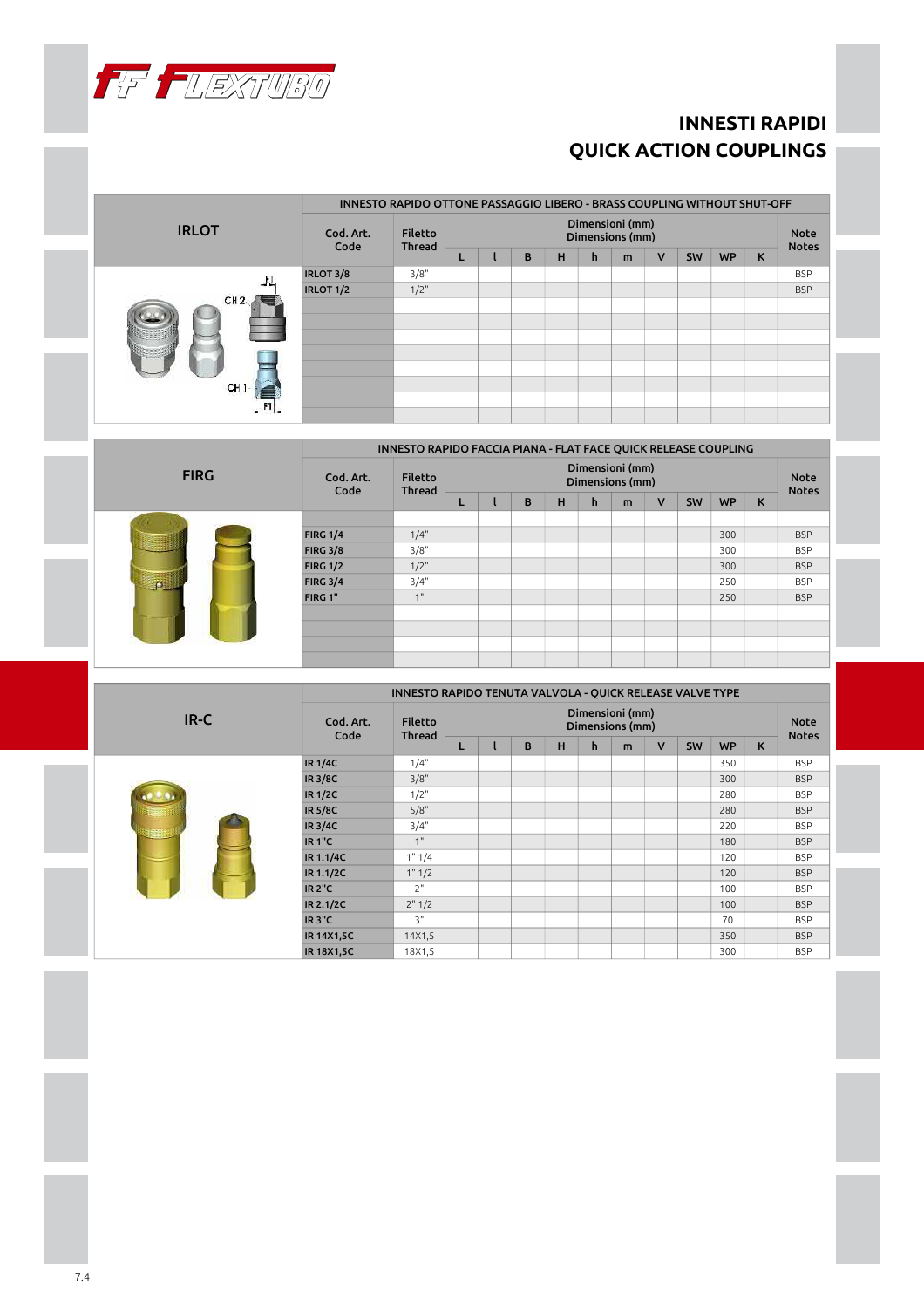

|            |                    | INNESTO RAPIDO TENUTA SFERA - QUICK RELEASE BALL TYPE |                                    |  |   |   |   |                                             |              |    |           |                             |                             |
|------------|--------------------|-------------------------------------------------------|------------------------------------|--|---|---|---|---------------------------------------------|--------------|----|-----------|-----------------------------|-----------------------------|
| IR-S       | Cod. Art.<br>Code  | <b>Filetto</b><br><b>Thread</b>                       |                                    |  |   |   |   | Dimensioni (mm)<br>Dimensions (mm)          |              |    |           |                             | <b>Note</b><br><b>Notes</b> |
|            |                    |                                                       | L                                  |  | B | H | h | $\mathsf{m}$                                | $\mathsf{V}$ | SW | <b>WP</b> | $\mathsf{K}$                |                             |
|            | <b>IR 1/4S</b>     | 1/4"                                                  |                                    |  |   |   |   |                                             |              |    |           |                             | <b>BSP</b>                  |
|            | IR 3/8S            | 3/8"                                                  |                                    |  |   |   |   |                                             |              |    |           |                             | <b>BSP</b>                  |
|            | IR 1/2S            | 1/2"                                                  |                                    |  |   |   |   |                                             |              |    |           |                             | <b>BSP</b>                  |
|            | IR 5/8S            | 5/8"                                                  |                                    |  |   |   |   |                                             |              |    |           |                             | <b>BSP</b>                  |
|            | IR 3/4S            | 3/4"                                                  |                                    |  |   |   |   |                                             |              |    |           |                             | <b>BSP</b>                  |
|            | <b>IR 1"S</b>      | 1"                                                    |                                    |  |   |   |   |                                             |              |    |           |                             | <b>BSP</b>                  |
|            |                    |                                                       |                                    |  |   |   |   |                                             |              |    |           |                             |                             |
|            |                    |                                                       |                                    |  |   |   |   |                                             |              |    |           |                             |                             |
|            |                    |                                                       |                                    |  |   |   |   |                                             |              |    |           |                             |                             |
|            |                    |                                                       |                                    |  |   |   |   | INNESTO RAPIDO A VITE - SCREW TYPE COUPLING |              |    |           |                             |                             |
|            |                    |                                                       |                                    |  |   |   |   |                                             |              |    |           |                             |                             |
| IR-V       | Cod. Art.<br>Code  | <b>Filetto</b><br><b>Thread</b>                       | Dimensioni (mm)<br>Dimensions (mm) |  |   |   |   |                                             |              |    |           | <b>Note</b><br><b>Notes</b> |                             |
|            |                    |                                                       | L                                  |  | B | H | h | $\mathsf{m}$                                | $\mathsf{V}$ | SW | <b>WP</b> | $\mathsf{K}$                |                             |
|            | <b>IRV 1/4</b>     | 1/4"                                                  |                                    |  |   |   |   |                                             |              |    | 450       |                             | <b>BSP</b>                  |
|            | <b>IRV 3/8</b>     | 3/8"                                                  |                                    |  |   |   |   |                                             |              |    | 400       |                             | <b>BSP</b>                  |
|            | <b>IRV 1/2</b>     | $1/2$ "                                               |                                    |  |   |   |   |                                             |              |    | 320       |                             | <b>BSP</b>                  |
|            |                    |                                                       |                                    |  |   |   |   |                                             |              |    |           |                             |                             |
|            | <b>IRV 3/4</b>     | 3/4"                                                  |                                    |  |   |   |   |                                             |              |    | 270       |                             | <b>BSP</b>                  |
|            | IRV 1"             | 1"                                                    |                                    |  |   |   |   |                                             |              |    | 220       |                             | <b>BSP</b>                  |
|            | <b>IRV 1.1/4</b>   | 1" 1/4                                                |                                    |  |   |   |   |                                             |              |    | 150       |                             | <b>BSP</b>                  |
|            | <b>IRV 1.1/2</b>   | 1" 1/2                                                |                                    |  |   |   |   |                                             |              |    | 150       |                             | <b>BSP</b>                  |
|            | IRV <sub>2"</sub>  | 2"                                                    |                                    |  |   |   |   |                                             |              |    | 120       |                             | <b>BSP</b>                  |
|            | IRV 2.1/2"         | 2" 1/2                                                |                                    |  |   |   |   |                                             |              |    | 120       |                             | <b>BSP</b>                  |
|            | IRV <sub>3</sub> " | 3"                                                    |                                    |  |   |   |   |                                             |              |    |           |                             | <b>BSP</b>                  |
|            |                    |                                                       |                                    |  |   |   |   |                                             |              |    |           |                             |                             |
|            |                    | INNESTO RAPIDO TIPO H - QUICK RELEASE COUPLING H TYPE |                                    |  |   |   |   |                                             |              |    |           |                             |                             |
| <b>HNV</b> | Cod. Art.<br>Code  | <b>Filetto</b><br><b>Thread</b>                       |                                    |  |   |   |   | Dimensioni (mm)<br>Dimensions (mm)          |              |    |           |                             | <b>Note</b><br><b>Notes</b> |

|            |                   | INNESTO RAPIDO TIPO H - QUICK RELEASE COUPLING H TYPE |   |   |   |   |                                    |              |           |           |                             |            |
|------------|-------------------|-------------------------------------------------------|---|---|---|---|------------------------------------|--------------|-----------|-----------|-----------------------------|------------|
| <b>HNV</b> | Cod. Art.<br>Code | <b>Filetto</b><br><b>Thread</b>                       |   |   |   |   | Dimensioni (mm)<br>Dimensions (mm) |              |           |           | <b>Note</b><br><b>Notes</b> |            |
|            |                   |                                                       | L | B | н | h | m                                  | $\mathsf{V}$ | <b>SW</b> | <b>WP</b> | K                           |            |
|            | <b>HNV 1/8G</b>   | 1/8"                                                  |   |   |   |   |                                    |              |           | 400       |                             | <b>BSP</b> |
|            | <b>HNV 1/4G</b>   | 1/4"                                                  |   |   |   |   |                                    |              |           | 350       |                             | <b>BSP</b> |
|            | <b>HNV 3/8G</b>   | 3/8"                                                  |   |   |   |   |                                    |              |           | 300       |                             | <b>BSP</b> |
|            | <b>HNV 1/2G</b>   | 1/2"                                                  |   |   |   |   |                                    |              |           | 300       |                             | <b>BSP</b> |
|            | <b>HNV 3/4G</b>   | 3/4"                                                  |   |   |   |   |                                    |              |           | 250       |                             | <b>BSP</b> |
|            | HNV 1"G           | 1 <sup>11</sup>                                       |   |   |   |   |                                    |              |           | 230       |                             | <b>BSP</b> |
|            |                   |                                                       |   |   |   |   |                                    |              |           |           |                             |            |
|            |                   |                                                       |   |   |   |   |                                    |              |           |           |                             |            |
|            |                   |                                                       |   |   |   |   |                                    |              |           |           |                             |            |
|            |                   |                                                       |   |   |   |   |                                    |              |           |           |                             |            |

|           |                   | INNESTO RAPIDO A VALVOLA NV - QUICK RELEASE VALVE TYPE NV |   |   |   |                                    |   |              |           |           |   |                             |
|-----------|-------------------|-----------------------------------------------------------|---|---|---|------------------------------------|---|--------------|-----------|-----------|---|-----------------------------|
| <b>NV</b> | Cod. Art.<br>Code | <b>Filetto</b><br><b>Thread</b>                           |   |   |   | Dimensioni (mm)<br>Dimensions (mm) |   |              |           |           |   | <b>Note</b><br><b>Notes</b> |
|           |                   |                                                           | L | B | H | h                                  | m | $\mathsf{V}$ | <b>SW</b> | <b>WP</b> | K |                             |
|           | <b>NV 1/4G</b>    | 1/4"                                                      |   |   |   |                                    |   |              |           | 350       |   | <b>BSP</b>                  |
|           | <b>NV 3/8G</b>    | 3/8"                                                      |   |   |   |                                    |   |              |           | 300       |   | <b>BSP</b>                  |
|           | <b>NV 1/2G</b>    | 1/2"                                                      |   |   |   |                                    |   |              |           | 300       |   | <b>BSP</b>                  |
|           | <b>NV 3/4G</b>    | 3/4"                                                      |   |   |   |                                    |   |              |           | 250       |   | <b>BSP</b>                  |
|           | <b>NV1"G</b>      | 1"                                                        |   |   |   |                                    |   |              |           | 230       |   | <b>BSP</b>                  |
|           | <b>NV 1.1/4G</b>  | 1" 1/4                                                    |   |   |   |                                    |   |              |           | 220       |   | <b>BSP</b>                  |
|           | <b>NV 1.1/2G</b>  | 1" 1/2                                                    |   |   |   |                                    |   |              |           | 180       |   | <b>BSP</b>                  |
|           | <b>NV 2"G</b>     | 2"                                                        |   |   |   |                                    |   |              |           | 130       |   | <b>BSP</b>                  |
|           | <b>NV 1/2N</b>    | 1/2"                                                      |   |   |   |                                    |   |              |           | 300       |   | <b>NPT</b>                  |
|           | <b>NV 3/4U</b>    | 3/4"                                                      |   |   |   |                                    |   |              |           | 300       |   | <b>UNF</b>                  |
|           | <b>NV 7/8U</b>    | 7/8"                                                      |   |   |   |                                    |   |              |           | 300       |   | <b>UNF</b>                  |